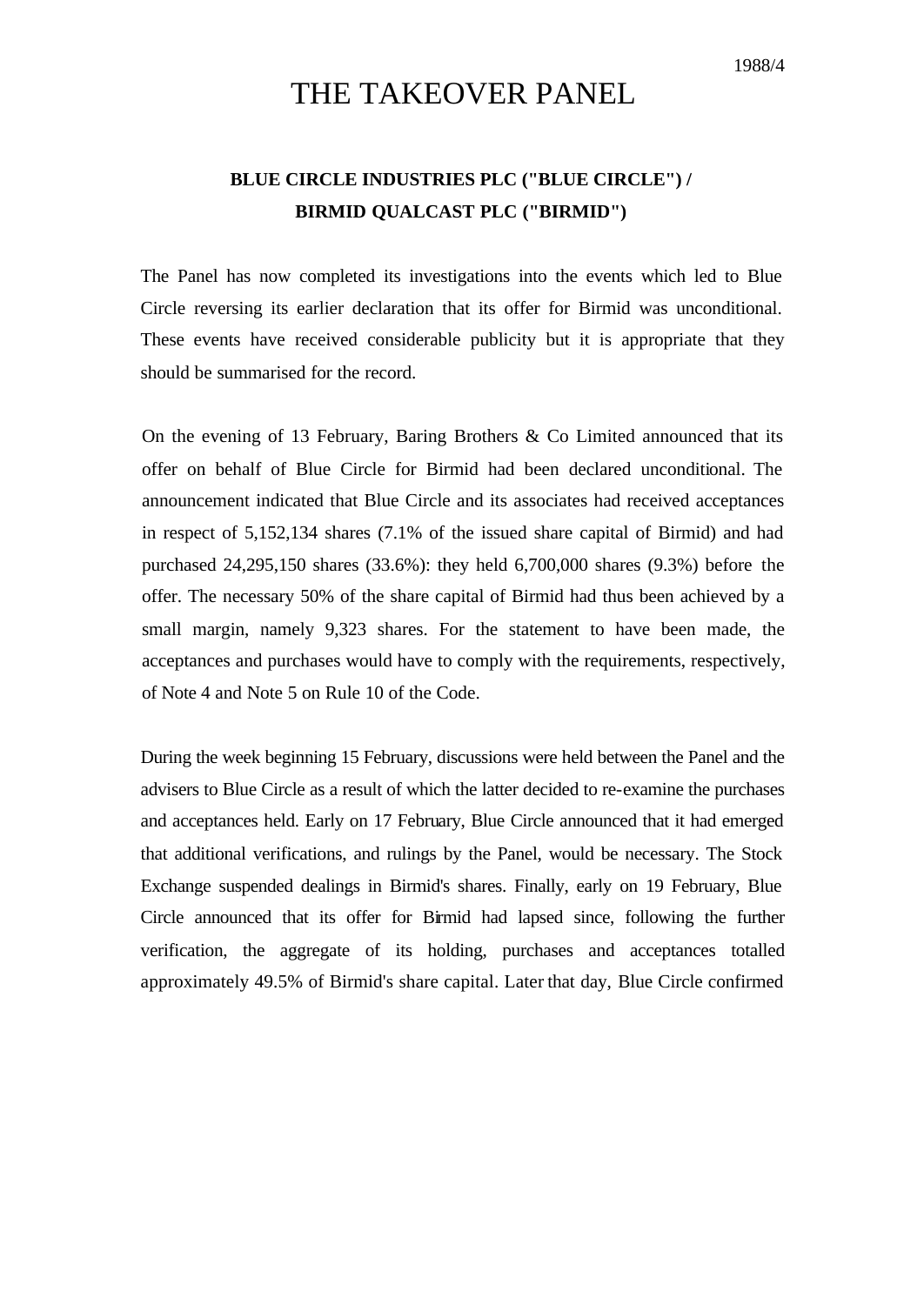2

that on or before 13 February it had acceptances in respect of 4,813,953 shares (6.6%) and had purchased 24,250,375 shares (33.6%) for which it held valid documents at that date (in addition to the 6,700,000 shares held before the offer).

The reduction in the numbers of shares claimed by Blue Circle was due to two discrepancies.

The first was that Hoare Govett Limited, brokers to Blue Circle, made an error in the certificate they supplied to Barings on 13 February as to the number of shares purchased by them on behalf of Blue Circle or its associates and for which they held the necessary documents of title to comply with Note 5 on Rule 10. This certificate overstated the number of valid purchases by 44,775 shares. The second was that two funds managed by Royal London Mutual Insurance Society Limited had sold 338,181 Birmid shares to Blue Circle via Hoare Govett and subsequently purchased an identical number of shares through the market for account settlement; settlement date was after the offer had closed but nevertheless it had accepted the offer in respect of these shares.

As regards the first discrepancy, it appears that Hoare Govett held at that time stock transfers accompanied by valid documents of title for a total of some 24mn shares comprised in over 1000 separate documents of title. The Panel was told that the bundles of documents were counted, checked and, where discrepancies arose, counted twice more by appropriately qualified members of Hoare Govett's staff on the afternoon of 12 February and morning of 13 February. The only possible explanation for the discrepancy appears to have been that a bundle of documents representing 44,775 shares was transferred from one group of documents which had already been counted to another group which had not; this bundle was therefore counted twice.

There can be few matters more important than correctly counting purchases that are going to be relied on by an offeror in declaring his offer unconditional as to acceptances. In the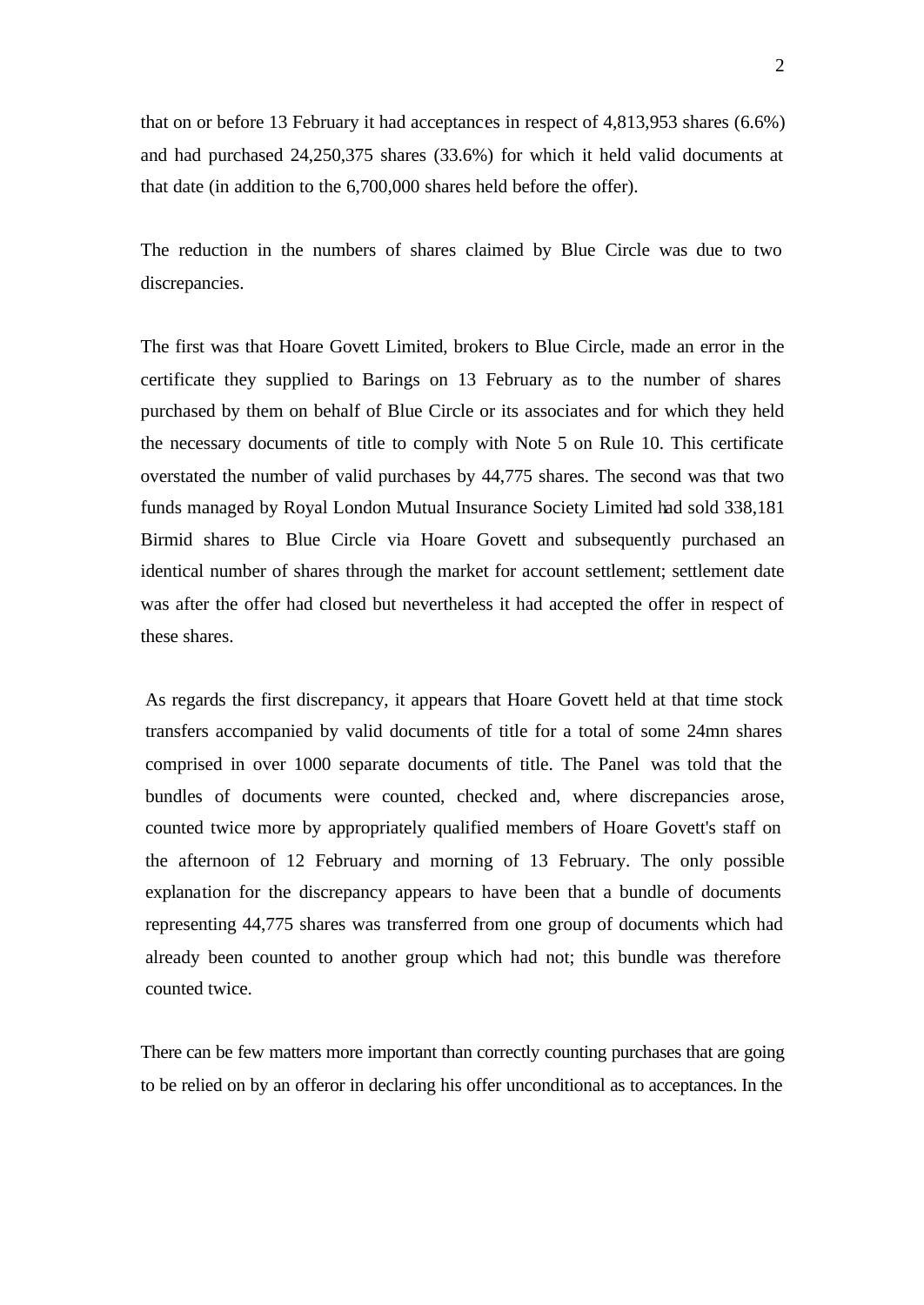view of the Panel, Hoare Govett are to be criticised for failing to provide an adequate system to ensure complete accuracy in these circumstances. On the other hand, the Panel acknowledges that, once their error was discovered, Hoare Govett immediately reported it to Barings (and Barings reported it both to the Panel and to the advisers to Birmid). Whilst the error should not have been made, the Panel accepts that it was not deliberate.

As regards the Royal London transaction, the shares purchased in substitution for the holding sold to Blue Circle were assented to the offer because Royal London considered that it was the beneficial owner of these new shares. However, it could not supply a valid document of title because, at the time of the closing date of the offer, Royal London was not entitled to take delivery of the shares it had purchased. The shares should not, therefore, have been included in acceptances of the offer for the purposes of the 50% condition. The problem arose because the Code allows acceptances not accompanied by share certificates to be specifically checked against the register since to do otherwise could adversely affect the interests of acceptors (and offerors) when, as is common, certificates are deposited with banks or others for safe keeping. In the present case such a check resulted in the acceptance being treated as valid because, according to the copy of the register being used for this purpose by the receiving bankers to the offer, the acceptor was still registered in respect of the original holding which it had sold to Blue Circle.

In the present case, the copy of the register supplied by Birmid to Blue Circle's receiving bankers was dated 2 February, eleven days before the closing date of Blue Circle's offer. A time difference of this kind is not unusual because s356 of the Companies Act 1985 allows a company ten days in which to respond to a request for a copy of its share register. However, when the offeree has complied with the Act in this way the risk of an error, such as occurred in this case, is clearly greater: indeed the Panel understands that Royal London ceased to be registered in respect of its original holding on 3 February.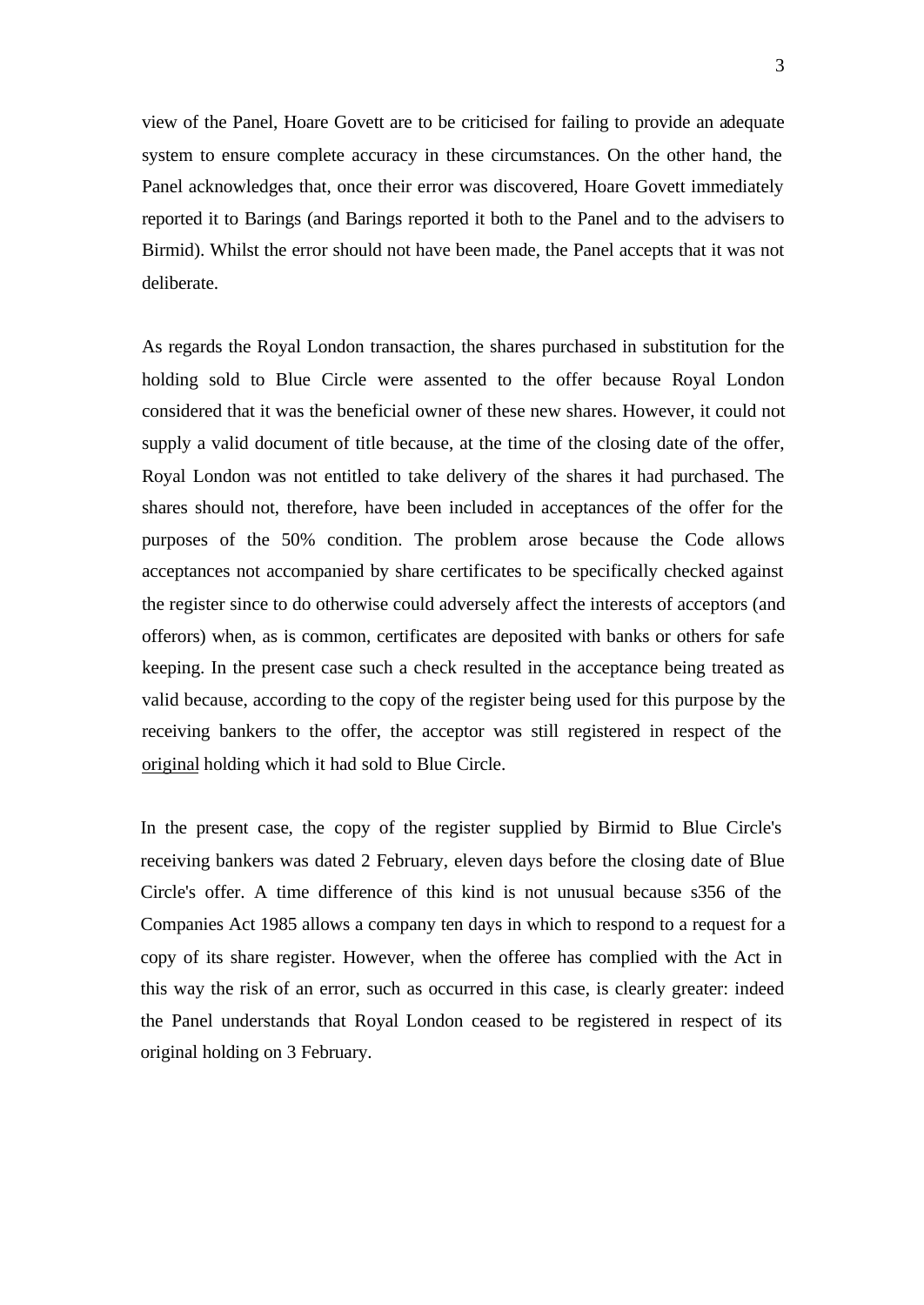Again, it is right to record that as soon as this error came to light, Blue Circle and its advisers disclosed the position to the Panel and to Birmid and caused the offer to lapse. In the circumstances, the Panel does not wish to take the matter any further so far as this particular case is concerned.

It has been alleged that Hoare Govett had encouraged Royal London and other institutions to "arbitrage" their Birmid holdings by selling to the offeror and purchasing an equivalent number of share in the market which would be accepted to the offer. Such action would only be wrong if it was designed to enable the offeror to count the same holding twice. Hoare Govett has categorically denied any such allegation and the Panel has received no evidence to the contrary.

As regards the future, there is an urgent need to take steps to ensure that the problems of the Birmid situation do not recur. A fundamental need is to ensure against inaccurate counting. It is also necessary to provide against the danger of "overlap" between shares purchased by the offeror and acceptances in respect of the same shares either through inadvertence, deliberate intent, or, as in the present case, because acceptances were "covered" by shares of which delivery had not yet been made.

The technical measures necessary to achieve this are being discussed as a matter of urgency with a special working party set up at the request of the Panel by the Issuing Houses Association. This working party includes, among others, receiving bankers, registrars, representatives of The Stock Exchange and the Panel executive. Any necessary changes to the Code or to recommended procedures will be announced as soon as possible.

The Panel will also consider with the assistance of the working party, the extent, if any, to which it might be appropriate to require independent verification of the result. In the meantime, however, and with immediate effect, the Panel requires parties to take-overs to comply with the following procedures.